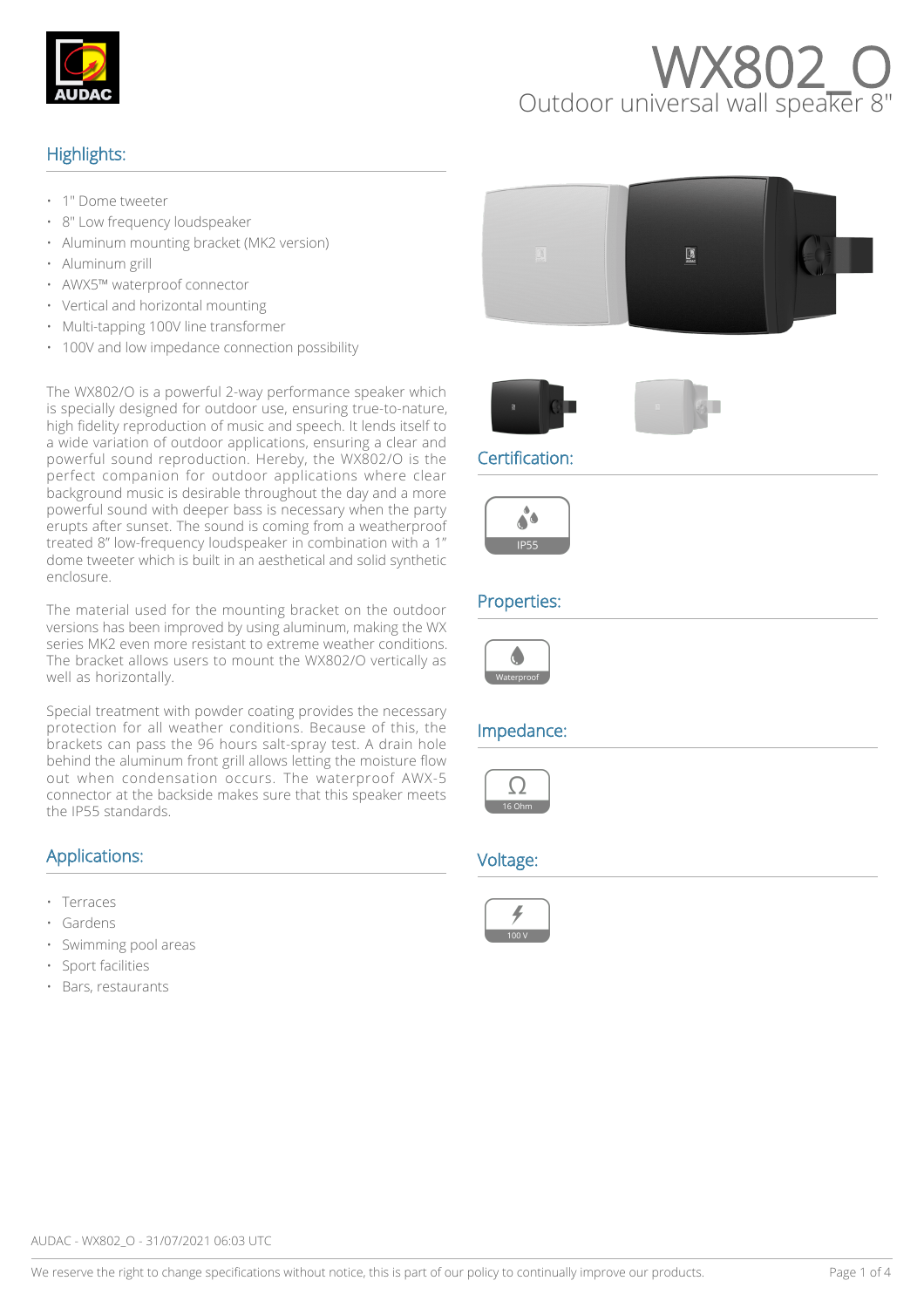# System specifications:

| Speaker type               |                                                                                             | 2-way                      |  |
|----------------------------|---------------------------------------------------------------------------------------------|----------------------------|--|
| Max. Power                 |                                                                                             | 140 W                      |  |
| RMS Power                  |                                                                                             | 70 W                       |  |
| Impedance                  |                                                                                             | $16 \Omega$                |  |
| Line Transformer Tappings  | $\mathbf{1}$                                                                                | 60 W / 167 Ω               |  |
|                            | $\overline{2}$                                                                              | $30 W/333 \Omega$          |  |
|                            | $\mathfrak{Z}$                                                                              | 15 W / 667 Ω               |  |
| Sensitivity (1W/1m)        |                                                                                             | 89 dB                      |  |
| Sound Pressure (Max. W/1m) | $@16\Omega$                                                                                 | 108 dB                     |  |
|                            | @ 100 V                                                                                     | 106 dB                     |  |
| Frequency                  | Response (± 3 dB)                                                                           | 60 Hz - 17 kHz             |  |
|                            | Range (-10 dB)                                                                              | 50 Hz - 20 kHz             |  |
| Crossover                  | Frequency                                                                                   | 2.4 kHz                    |  |
|                            | Type                                                                                        | Passive built-in           |  |
| Dispersion                 | Horizontal                                                                                  | 110°                       |  |
|                            | Vertical                                                                                    | $110^{\circ}$              |  |
| Ingress Protection rating  |                                                                                             | <b>IP55</b>                |  |
| Connectors                 |                                                                                             | Waterproof AWX-5 connector |  |
| Drivers                    | $\mathsf{HF}% _{\mathsf{F}}$                                                                | $1$ $^{\prime\prime}$      |  |
|                            | $\mathsf{LF}% _{0}\left( \mathcal{N}\right) \equiv\mathsf{LF}_{0}\left( \mathcal{N}\right)$ | $8^{\prime\prime}$         |  |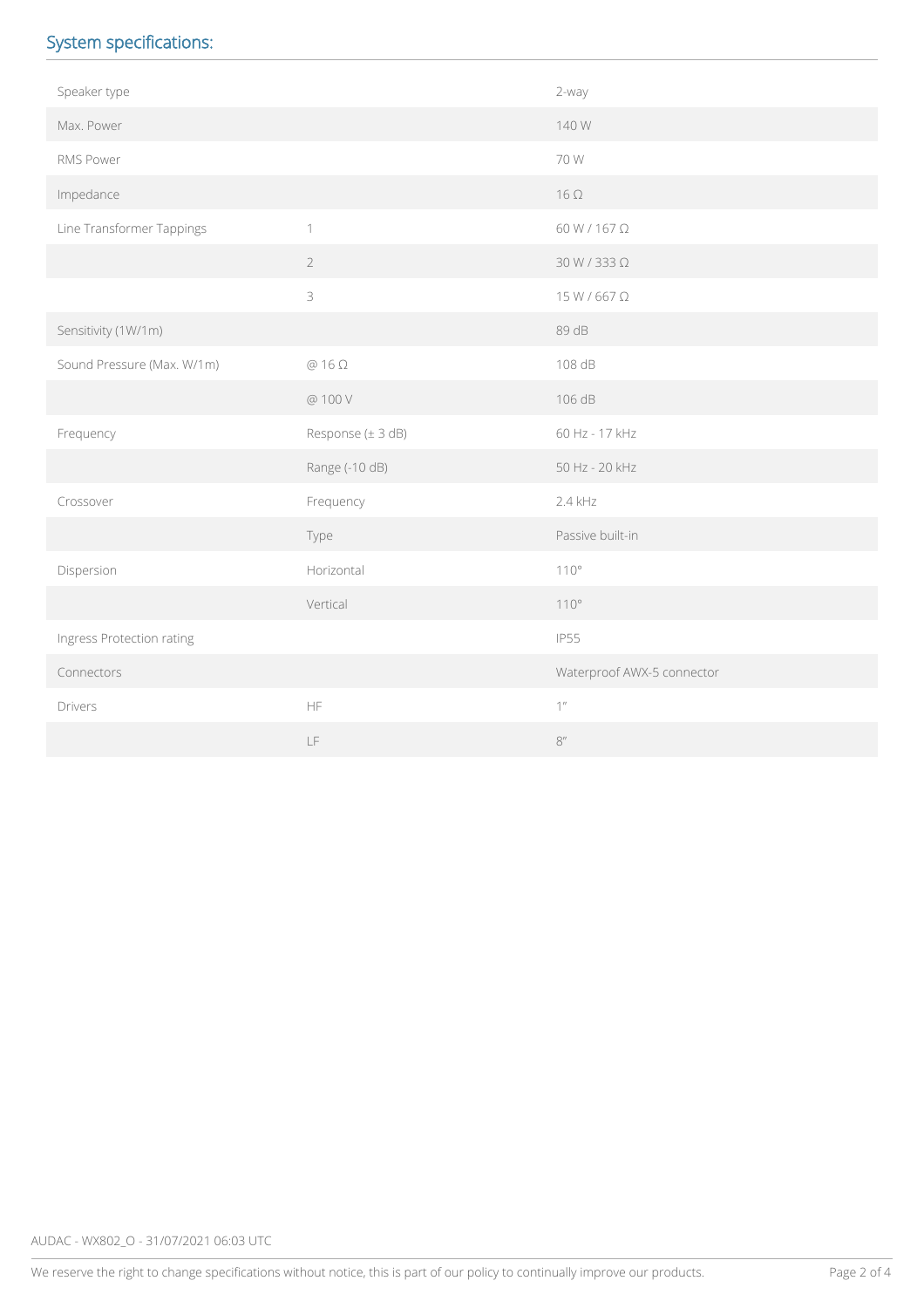# Product Features:

| • WX802MK2/OW - Outdoor white version       |          | Shipping weight & volume        | 15.000 kg - 0.0636 Cbm (2 pcs)                           |  |  |
|---------------------------------------------|----------|---------------------------------|----------------------------------------------------------|--|--|
| • WX802MK2/OB - Outdoor black version       |          | Packaging                       | Cardboard box                                            |  |  |
| Variants:                                   |          | <b>Shipping &amp; Ordering:</b> |                                                          |  |  |
|                                             |          |                                 | AU570120050 - 5-pin cable 5 m                            |  |  |
| Optional<br>AU570120005 - 5-pin cable 0.5 m |          |                                 | AU570120025 - 5-pin cable 2.5 m                          |  |  |
|                                             |          |                                 |                                                          |  |  |
|                                             |          | 5-pin connection cable (70 cm)  |                                                          |  |  |
| Accessories                                 | Included |                                 | Mounting bracket                                         |  |  |
|                                             |          |                                 | White (RAL9003) (WX802MK2/OW)                            |  |  |
| Colours                                     |          |                                 | Black (RAL9005) (WX802MK2/OB)                            |  |  |
| Front finish                                |          | Aluminium grill                 |                                                          |  |  |
| Mounting & handling                         |          |                                 | Mounting bracket                                         |  |  |
| Construction                                |          | ABS                             |                                                          |  |  |
| Operating temperature                       |          | -25 °C ~ 70 °C                  |                                                          |  |  |
| Weight                                      |          | 7.500 kg                        |                                                          |  |  |
| Dimensions                                  |          |                                 | $270 \times 360 \times 215$ mm (W $\times$ H $\times$ D) |  |  |
|                                             |          |                                 |                                                          |  |  |

# Architects' and Engineers' Specifications:

The loudspeaker shall be a surface-mount 2-way type, consisting of a 8" woofer and 1" tweeter which are built in an ABS enclosure with finely perforated front grill and fitted with a line transformer allowing it to be used on both low impedance (16 Ohm) and 100 Volt distributed lines. It shall be vertically and horizontally mountable using the supplied mounting bracket.

It shall have an RMS power handling of 70 Watt with a maximum power handling of 140 Watt and the frequency response (±3 dB) shall range from 60 Hz to17 kHz. The sensitivity shall be 89 dB when measuring with an input signal of 1 Watt at a distance of 1 meter, while the maximum continuous sound pressure level shall be 108 dB.

The loudspeaker shall have an impedance of 16 Ohm, a 100V line transformer and a passive built-in crossover network with crossover frequency of 2.4 kHz. The enclosure shall comply to IEC60529 IP55 ratings for dust & splash resistance and shall feature a waterproof AWX-5 connector allowing transformer tapping selection for 60 Watt, 30 Watt and 15 Watt or the 16 Ohm bypass.

The loudspeaker enclosure shall be 270 mm high, 360 mm wide and 215 mm deep and the weight shall not exceed 7.5 Kg.